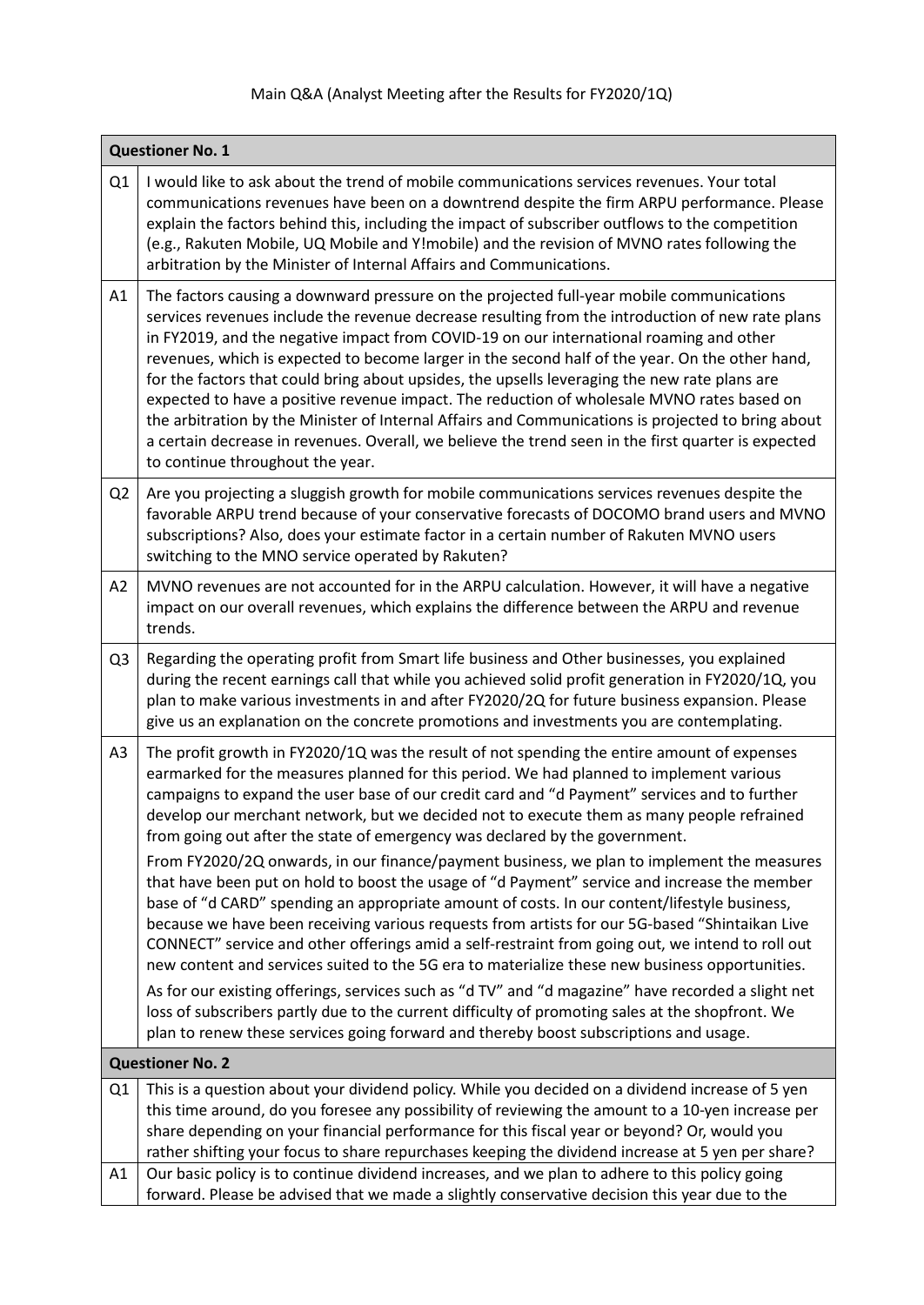|                | uncertainties surrounding our business. In our medium-term dividend policy, we attach utmost                                                                                                       |
|----------------|----------------------------------------------------------------------------------------------------------------------------------------------------------------------------------------------------|
|                | importance on continuing dividend increases and we will strive to deliver on this. But, if we<br>continue to raise our annual dividends at the current pace of 10 yen per share, our payout ratio, |
|                | which already has reached over 70%, will soon exceed 100%. In the last several years, we provided                                                                                                  |
|                | dividend increases while suppressing the total dividend payment by controlling the total number                                                                                                    |
|                | of shares. We intend to continue dividend increases taking this point in to consideration.                                                                                                         |
|                | As to your question on the prospects of an additional dividend increase this fiscal year, we cannot                                                                                                |
|                | provide any comments at this juncture as nothing is decided.                                                                                                                                       |
| Q <sub>2</sub> | Is it correct to understand that DOCOMO is not so keen about Dynamic Spectrum Sharing (DSS),                                                                                                       |
|                | and you plan to pursue network rollout using the spectrum allocated for 5G?                                                                                                                        |
|                | Other carriers have explained that they will expand the number of base stations using DSS, which                                                                                                   |
|                | may put DOCOMO in a competitive disadvantage in terms of area coverage from the viewpoint of                                                                                                       |
|                | consumers. What are your views on this?                                                                                                                                                            |
| A2             | High-speed and large-capacity transmission are the basic properties of 5G. When DSS is employed,                                                                                                   |
|                | the network speed will be limited to a level comparable to LTE, meaning that we may not be able                                                                                                    |
|                | to fully deliver the speeds promised by 5G. We are not against the idea of using DSS per se, but we                                                                                                |
|                | believe whatever that can be delivered on LTE should be provided via LTE, and we need to                                                                                                           |
|                | properly communicate this message to customers and gain their understanding. Further, if we use                                                                                                    |
|                | the same spectrum band as LTE for 5G when there are still many users on the LTE network, it will                                                                                                   |
|                | result in 5G burdening the LTE capacity. For this reason, we plan to roll out our 5G network as                                                                                                    |
|                | quickly as possible using the sub-6GHz spectrum instead of using DSS. It is very important to have<br>customers understand that this is the authentic approach to building 5G.                     |
| Q <sub>3</sub> | I appreciate the approach you adopted is very sincere in that you are trying to deliver                                                                                                            |
|                | performances that can only be realized with 5G. But customers may not care so much about that.                                                                                                     |
|                | What do you think?                                                                                                                                                                                 |
| A3             | We heard similar comments when we launched our LTE service. We will construct our 5G network                                                                                                       |
|                | in a faithful manner.                                                                                                                                                                              |
|                | <b>Questioner 3</b>                                                                                                                                                                                |
| Q <sub>1</sub> | Can you give us a breakdown of the operating revenues from Smart life business and Other                                                                                                           |
|                | businesses by category (for both FY2020/1Q and the same quarter of the previous fiscal year)?                                                                                                      |
| A1             | The breakdown of operating revenues for FY2020/1Q was as follows: content/lifestyle accounted                                                                                                      |
|                | for approximately 35%, finance/payment approximately 15%, support services for customers'                                                                                                          |
|                | peace of mind approximately 30%, and enterprise solutions and others approximately 15%. As for                                                                                                     |
|                | FY2019/1Q, content/lifestyle contributed some 30%, finance/payment roughly 15%, support                                                                                                            |
|                | services for customers' peace of mind approximately 35% and enterprise solutions and others                                                                                                        |
|                | about 20%.                                                                                                                                                                                         |
| Q <sub>2</sub> | The figures for FY2020/1Q that you just explained do not add up to 100%. Is it because of the<br>slight revenue discrepancies in the order of 5%?                                                  |
| A <sub>2</sub> | Your understanding is correct.                                                                                                                                                                     |
| Q <sub>3</sub> | Concerning the key services in the content/lifestyle category, please share with us the elements                                                                                                   |
|                | that you think are superior to the competition and points that require further reinforcement.                                                                                                      |
| A <sub>3</sub> | Content services that are uniquely available with DOCOMO, such as "Disney+," are enjoying great                                                                                                    |
|                | reviews from customers and we aim to further expand the user base of these services. We also                                                                                                       |
|                | plan to revamp the content of "d TV," "d magazine" and other conventional services to further                                                                                                      |
|                | increase their subscriptions. The "d magazine" service, in particular, carries larger number of                                                                                                    |
|                | magazine titles compared to similar services offered by the competition, so we aim to achieve                                                                                                      |
|                | further growth by developing a new mechanism.                                                                                                                                                      |
| Q4             | Is it correct to assume that the number of "DAZN for docomo" subscribers increases during the                                                                                                      |
|                |                                                                                                                                                                                                    |
|                | sports seasons or when there are special events like World Cup game, but the number of                                                                                                             |
|                | cancellations grows once the season finishes?<br>That is correct.                                                                                                                                  |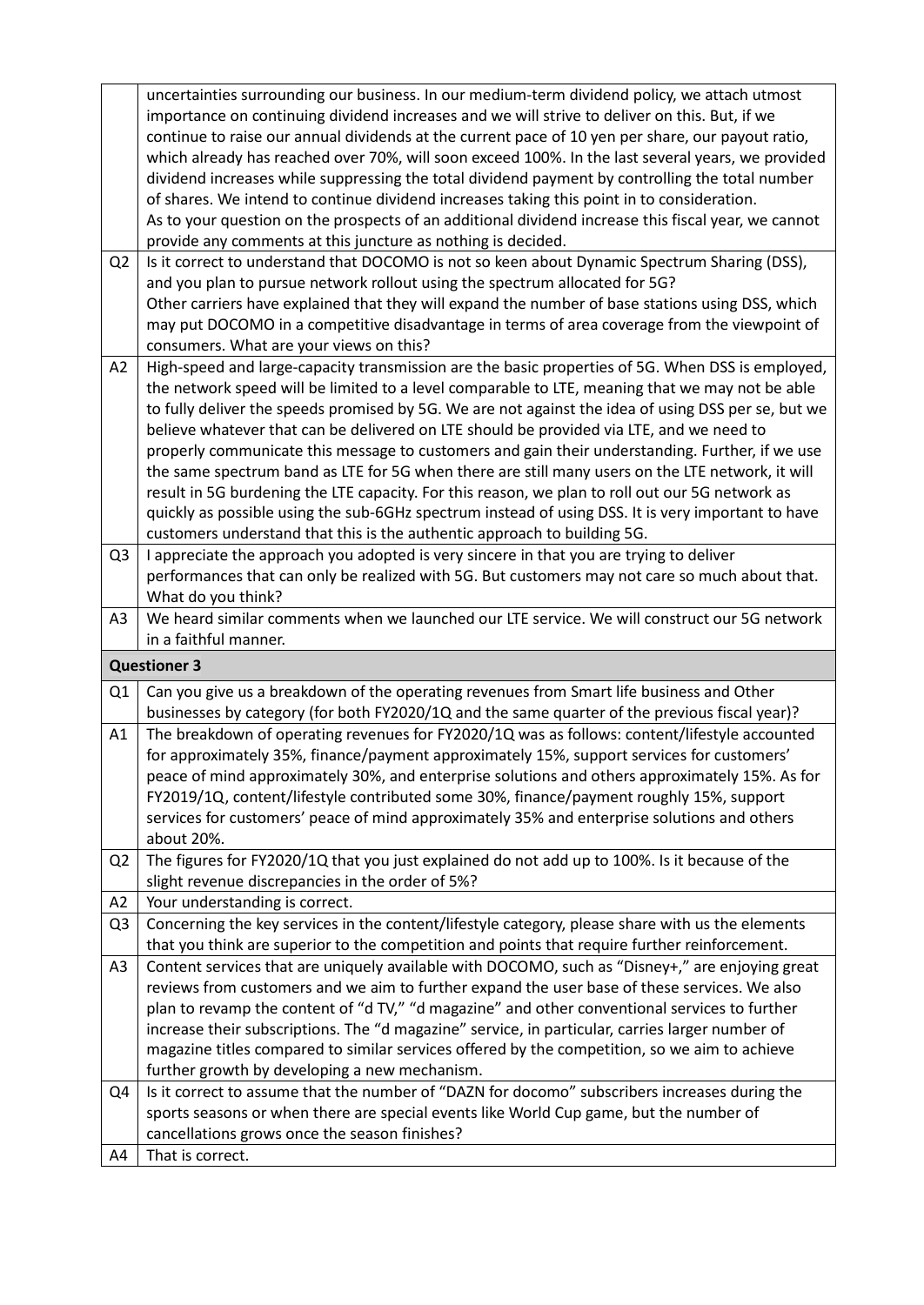| Q <sub>5</sub> | Will mobile carriers be negatively affected by the introduction of local 5G by other players? Also,<br>since you declared that you plan to support the buildout of local 5G, can you comment on the<br>projected revenue size from this business?                                                                                                                                                                                                                                                                                                                                                                                                                                                                                                                                                                                                                                                                                                                                                                                                                                                                                                                                                                                                                                                                                                                                                                                                                                                                                     |
|----------------|---------------------------------------------------------------------------------------------------------------------------------------------------------------------------------------------------------------------------------------------------------------------------------------------------------------------------------------------------------------------------------------------------------------------------------------------------------------------------------------------------------------------------------------------------------------------------------------------------------------------------------------------------------------------------------------------------------------------------------------------------------------------------------------------------------------------------------------------------------------------------------------------------------------------------------------------------------------------------------------------------------------------------------------------------------------------------------------------------------------------------------------------------------------------------------------------------------------------------------------------------------------------------------------------------------------------------------------------------------------------------------------------------------------------------------------------------------------------------------------------------------------------------------------|
| A5             | Local 5G is drawing attention as a solution to serve the current unmet needs in areas that have<br>been covered by Wi-Fi so far. We believe it is difficult to cover such areas using our public 5G<br>spectrum, so we will aim to coexist and co-prosper with local 5G to ensure the early take-off of 5G<br>service. Leveraging our know-how and expertise in area construction that we have accumulated<br>over the years, we plan to provide technical support to the enterprises and other organizations<br>that received the allocation of local 5G spectrum, and thereby secure additional revenues. While<br>we have not yet completed the estimation of the size of such revenues, we are already receiving<br>many requests for buildout assistance from businesses and local governments.                                                                                                                                                                                                                                                                                                                                                                                                                                                                                                                                                                                                                                                                                                                                  |
|                | <b>Questioner 4</b>                                                                                                                                                                                                                                                                                                                                                                                                                                                                                                                                                                                                                                                                                                                                                                                                                                                                                                                                                                                                                                                                                                                                                                                                                                                                                                                                                                                                                                                                                                                   |
| Q1             | You are projecting a year-on-year decrease in mobile communications services revenues for<br>FY2020. However, given the uptrend of ARPU, do you foresee a revenue increase in the second<br>half over the first half?                                                                                                                                                                                                                                                                                                                                                                                                                                                                                                                                                                                                                                                                                                                                                                                                                                                                                                                                                                                                                                                                                                                                                                                                                                                                                                                 |
| A1             | Mobile communications services revenues are expected to record a decrease at a constant pace<br>throughout this fiscal year. To comment on the individual elements, the baseline revenues have<br>been on a growth trend as we have successfully curbed churns by promoting the migration to our<br>new rate plans and upselling users to higher plans using 5G as a trigger. However, these<br>improvement trends will likely be offset by the negative revenue impact caused by the lowered<br>MVNO voice rates in compliance with the arbitration award by the Minister of Internal Affairs and<br>Communications as well as irregular factors such as a drop in international roaming revenues.<br>Accordingly, we are projecting a constant decline in revenues throughout the year. The reduction<br>of international roaming revenues is expected to become steeper in the second half, because, in<br>usual years, we record a high amount of roaming revenues toward the month of March when<br>there is an increase in the number of people travelling overseas.                                                                                                                                                                                                                                                                                                                                                                                                                                                            |
| Q <sub>2</sub> | During your recent earnings call, you mentioned that Smart life business and Other businesses will<br>be the main driver to achieve your operating profit target of 990 billion yen in FY2023. To deliver<br>on this target, you will have to expand the profit from Smart life business and Other businesses by<br>approximately 100 billion yen over the next three years. Please elaborate on the profit growth<br>projected for each category of Smart life business and Other businesses. In particular, I am keen to<br>know how long you will continue making advance investments for finance/payment business, and<br>when they will start generating additional profits.                                                                                                                                                                                                                                                                                                                                                                                                                                                                                                                                                                                                                                                                                                                                                                                                                                                     |
| A2             | The biggest contributor for the profit growth of Smart life business and Other businesses is<br>expected to be finance/payment category. With cashless payments being promoted by the whole<br>nation, we have achieved a steadfast increase in the number of "d Payment" and "d CARD" users.<br>Furthermore, we will implement various measures to boost transactions and expand revenues<br>even further, which will become the key driver for the profit growth of Smart life business and<br>Other businesses. Additionally, although the marketing solutions category accounts for less than<br>5% of Smart life-related revenues today, we have a plan to grow the profit from this category by<br>rolling out advertisement businesses leveraging our owned media and providing CRM solutions to<br>merchants. Meanwhile, we will also aim to expand the profits from our content/lifestyle offerings<br>for consumers (e.g., the "Shintaikan Live CONNECT" service) as well as our enterprise solutions by<br>promoting solutions that are catered to the needs of a remote-style society. While we would like<br>to reserve our comments pertaining to the profit outlook for finance/payment business, we plan<br>to make aggressive advance investments through FY2020 so we do not lag behind other payment<br>service providers. From FY2021 onwards, we plan to suppress the amount of investments to make<br>this business deliver profit contributions, keeping an eye on how the competitive environment<br>unfolds. |
|                | <b>Questioner No. 5</b>                                                                                                                                                                                                                                                                                                                                                                                                                                                                                                                                                                                                                                                                                                                                                                                                                                                                                                                                                                                                                                                                                                                                                                                                                                                                                                                                                                                                                                                                                                               |
| Q1             | As Executive Vice President Hiroi was appointed as the CFO, I would like to take this opportunity to<br>confirm DOCOMO's policy concerning the allocation of managerial resources. Will there be any                                                                                                                                                                                                                                                                                                                                                                                                                                                                                                                                                                                                                                                                                                                                                                                                                                                                                                                                                                                                                                                                                                                                                                                                                                                                                                                                  |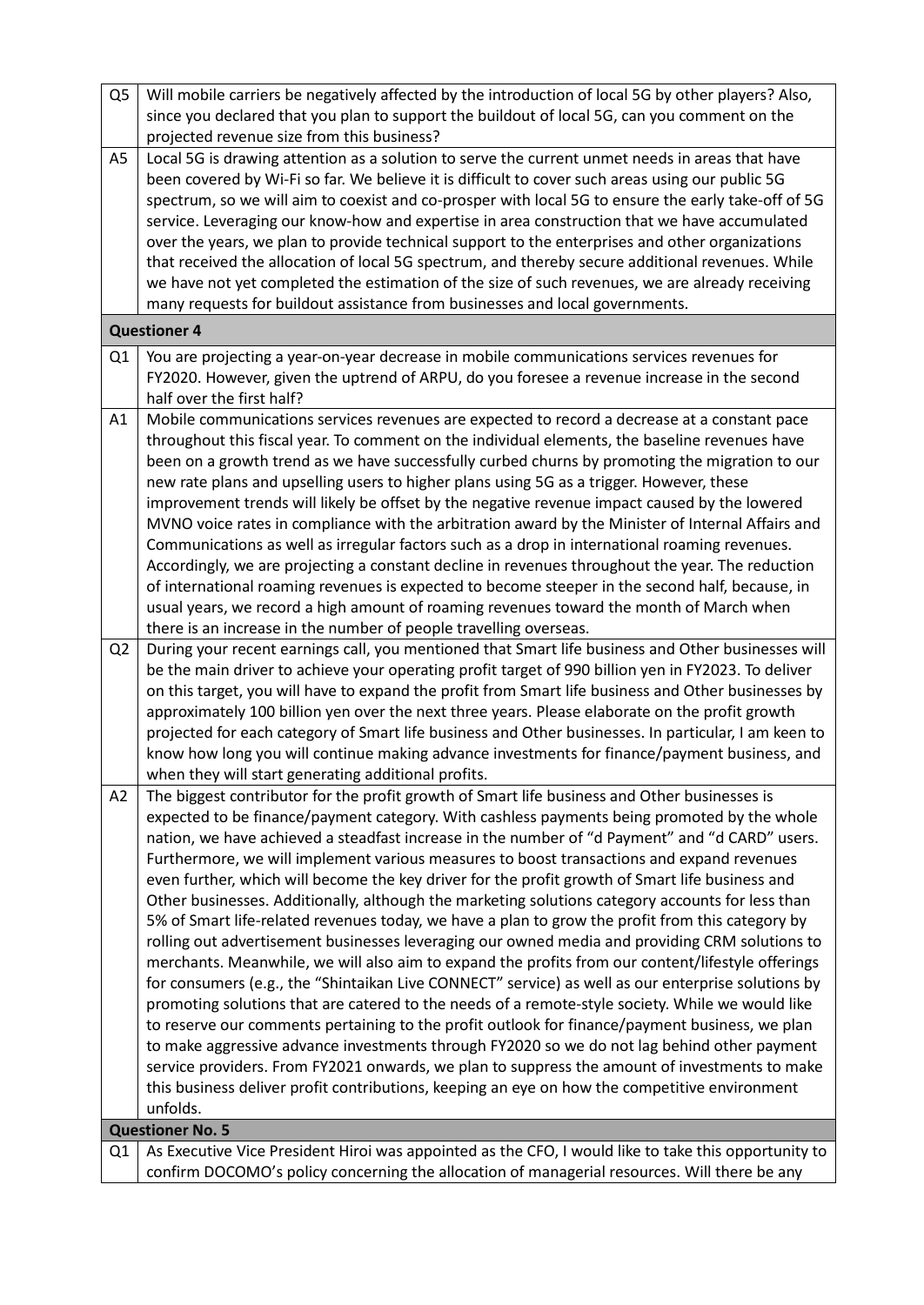|                | changes in your approach to M&A? Will there be any areas where your ties with NTT become                                                                 |
|----------------|----------------------------------------------------------------------------------------------------------------------------------------------------------|
|                | closer? And how will they be reflected in your financial strategies?                                                                                     |
| A1             | It has been 1.5 months since I took the current position at DOCOMO. By engaging myself in actual                                                         |
|                | business, I gained good visibility over many things, which has been a fresh experience to me. To                                                         |
|                | share my personal view on the allocation of managerial resources, I believe the Smart life business                                                      |
|                | and Other businesses offer very promising prospects as we have already build a solid foundation                                                          |
|                | in finance/payment business, etc. As for the network, which provides the base of our revenues,                                                           |
|                | although the competition among the three mobile network operators remains harsh, I believe we                                                            |
|                | are well positioned to effectively make use of our technical and managerial resources especially                                                         |
|                | because the social structure is currently going through a major transition due to the COVID-19                                                           |
|                | outbreak and other factors. In fact, I have high expectations for the enterprise solutions and other                                                     |
|                | initiatives that we are currently promoting on a company-wide basis. On the other hand, the                                                              |
|                | perspective on efficiency is also important. NTT holding company has already introduced                                                                  |
|                | efficiency indicators like ROIC. While DOCOMO has powerful managerial resources, we need to                                                              |
|                | devise creative ideas to more effectively produce returns with smaller investments.                                                                      |
| Q <sub>2</sub> | Please share with us your basic policy for acquiring financial resources and your views on                                                               |
|                | leveraging?                                                                                                                                              |
| A2             | While we currently have no leverage, we do not rule out the possibility of raising our leverage                                                          |
|                | ratio. If we find a good opportunity for growth investment that can generate proper returns, I                                                           |
|                | believe we should actively make investments. The actual execution will be determined by the                                                              |
|                | content of our growth strategy.<br>DOCOMO has been strongly focusing on the creation of B2B business leveraging 5G, and I believe                        |
| Q <sub>3</sub> | the number of organizations participating in the DOCOMO 5G Open Partner Program already                                                                  |
|                | exceeded 3,400. How do you think the number of partners will change in the future in view of the                                                         |
|                | impact of COVID-19 as some companies may no longer have the capacity to tackle 5G? On the                                                                |
|                | other hand, various new business opportunities may arise based on the request from society. I                                                            |
|                | would appreciate your comment on this, including the outlook for the next 2-3 years.                                                                     |
| A <sub>3</sub> | It is difficult to assess how COVID-19 will affect the number of entities participating in the                                                           |
|                | DOCOMO Open Partner Program. When we single out FY2020/1Q only, COVID-19 seems to have                                                                   |
|                | had a slightly positive impact on the number of entities, but it is difficult to make a prediction for                                                   |
|                | the full year. What is more important than the impact on DOCOMO Open Partner Program is how                                                              |
|                | we can properly respond to the structural transition to a remote-style society induced by COVID-                                                         |
|                | 19. The services and solutions offered via our 5G network are truly the early forms of capturing of                                                      |
|                | the demands of a remote-style society. We should actively bring forward the timing of                                                                    |
|                | materializing the solutions that had previously been planned for introduction 2-3 years ahead to                                                         |
|                | within 6-12 months from now. We will contribute to these growing needs, e.g., by offering                                                                |
|                | telemedicine and assisting remote operations or the introduction of remote work and remote                                                               |
|                | study etc., through our 5G network. The opportunities to contribute to realizing a remote-style                                                          |
|                | society are now emerging, and we are now given the chance to deliver results earlier than initially                                                      |
|                | anticipated.                                                                                                                                             |
|                | <b>Questioner No. 6</b>                                                                                                                                  |
| Q1             | You explained that Smart life business, particularly the finance/payment category, will become the                                                       |
|                | main driver for your operating profit recovery to 990 billion yen by 2023. Does it imply that you                                                        |
|                | will be able to achieve your target operating profit by growing the profits generated by the                                                             |
|                | finance/payment services through the expansion of "d CARD" and "d Payment" services as well as                                                           |
|                | the "d POINT" economic sphere tied to those payment solutions? Or do you also contemplate                                                                |
|                | non-organic growth including the enrichment of other fields like banking and brokerage services?                                                         |
|                | Please explain your views.                                                                                                                               |
| A1             | In broad strokes, our plan is to increase the total transactions processed by "d CARD" and "d                                                            |
|                | Payment" as we enlarge their ecosystems, while also expanding the advertisement business and                                                             |
|                | marketing solutions by enhancing their value as a media. In our current projections, the                                                                 |
|                | contribution of FinTech to our FY2023 operating profit will still be insignificant, but it has the<br>potential for growth over the medium to long term. |
|                |                                                                                                                                                          |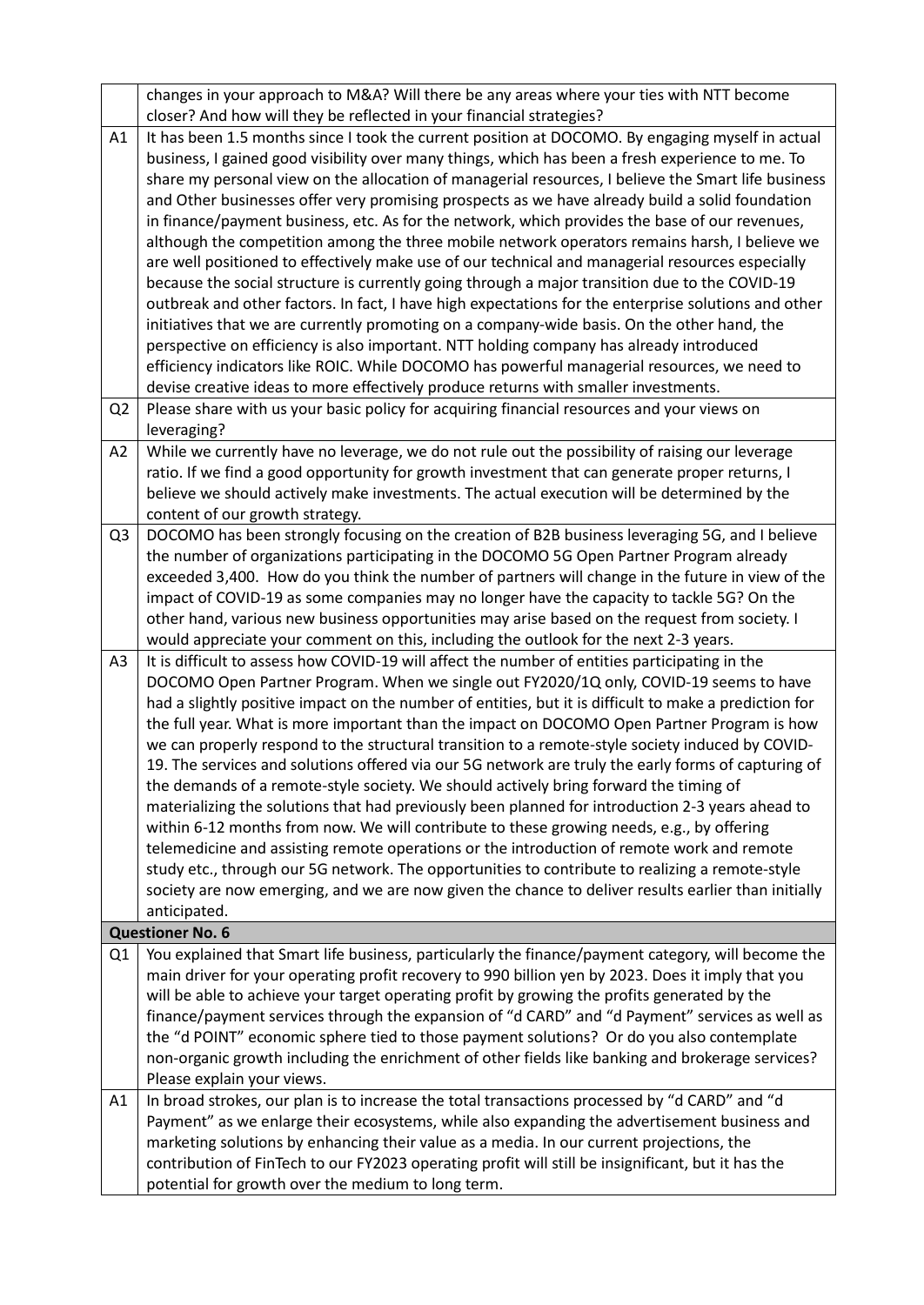| Q <sub>2</sub> | According to the recent results announcement by SoftBank, their subscriber outflows to Rakuten          |
|----------------|---------------------------------------------------------------------------------------------------------|
|                | MNO service for the April-June quarter was almost comparable to the number of outflows to               |
|                | Rakuten MVNO service. Did you experience a similar trend? Do you think consumers simply did             |
|                | not attach a strong priority to replacing their mobile phone during the months of April-June due to     |
|                | the COVID-19 outbreak, and Rakuten's MNO service will be a more serious threat once the COVID-          |
|                | 19 impacts subside? Or do you view that Rakuten's current rate plans and communication quality          |
|                | still do not pose a threat to you because of your superior network quality and the benefits of          |
|                | "docomo Hikari Set" discount, etc.? Please let us know if there are any changes to your                 |
|                | assessment compared to the previous quarter.                                                            |
| A2             | The number of outflows of DOCOMO brand subscribers to Rakuten MNO in FY2020/1Q was within               |
|                | the range of our expectations, and it has not caused any significant impacts on our business. And       |
|                | this remained unchanged even in July and August after the shops resumed their normal                    |
|                | operations. We believe most of Rakuten MNO subscribers have signed up for the service to obtain         |
|                | a second mobile device, and we believe this trend will continue for the near term.                      |
|                | <b>Questioner No. 7</b>                                                                                 |
| Q1             | Your competitors have announced their medium-term targets of achieving an unprecedented level           |
|                | of profit in FY2023. DOCOMO, in contrast, merely set a target to recover your previous level of         |
|                |                                                                                                         |
|                | profit. Because the same regulations are applied equally, I consider all carriers are living under the  |
|                | same circumstances, so I must say that the message that you are communicating to investors and          |
|                | shareholders are inferior to the competitions'. The fact that you set a medium-term target to           |
|                | recover the past profit level is problematic from the viewpoint of an investor. If you consider         |
|                | yourself as a growth company, don't you think it is about time that you send a message to               |
|                | demonstrate that?                                                                                       |
| A1             | Our ambition is not simply to recover the past level of profit. We have achieved operating profit       |
|                | exceeding 1 trillion yen several times in the past, so it could be viewed as if we are trying to return |
|                | to that level, but our true goal is the transformation of our business structure itself. Hitherto,      |
|                | telecommunications business formed the core of our operations, but in the future, we will aim to        |
|                | generate profits by combining telecommunications with various other assets and creating new             |
|                | value in collaboration with a wide range of partners. For example, in Smart life business and Other     |
|                | businesses, we are beginning to strengthen our focus on data utilization business. For 5G, we have      |
|                | no intension of providing only the communications network; instead, we will integrate cloud             |
|                | services as a set to propel changes in the industry structure. Our operating profit is projected to     |
|                | return to 990 billion yen, or reach a level even higher, as a result of these undertakings. The profit  |
|                | level per se is not our strong objective. We rather attach emphasis on changing the society             |
|                | through our business structure transformation and contributing to the benefit of society. In this       |
|                | context, too, we do not have any intension of just returning to the past.                               |
| Q <sub>2</sub> | Social contribution is a splendid idea, but the only thing DOCOMO has committed to investors in         |
|                | your communication so far is dividend increase. If you are to raise your dividends, I believe it is     |
|                | also necessary for you to present your future directions using numerical financial indicators, e.g.,    |
|                | medium-term DPS or EPS targets. Otherwise, investors will lose the interest to follow you. Please       |
|                | explain your views about adopting medium-term financial targets.                                        |
| A2             | We anticipate a rapid change in social structure going forward, and we aspire to meet user              |
|                | requirements by delivering a wide variety of services responding to the changes in society, which       |
|                | we believe will lead to our corporate growth. While we are aware that the investors' assessment         |
|                | are mixed, frankly speaking, it is somewhat sad to hear you got the impression that we have only        |
|                | committed to dividends increases. We will try to get across the message to investors that we            |
|                | intend to drive corporate growth. People's values have been changing, and a stronger emphasis is        |
|                | now attached to ESG and sustainability rather than short-term operating profit growth. In our           |
|                | dialogue with investors, we notice that their investment decisions are not necessarily driven by        |
|                | the operating profit for the next 3-5 years, and they now view things over a longer time horizon.       |
|                | Since I believe increasing number of investors judge companies' sustainability based on their           |
|                | ability to provide services that satisfy the needs of society capturing the changes in social           |
|                | structure and value, we would like to properly address this point and drive our corporate growth,       |
|                | so we can live up to the expectations of investors.                                                     |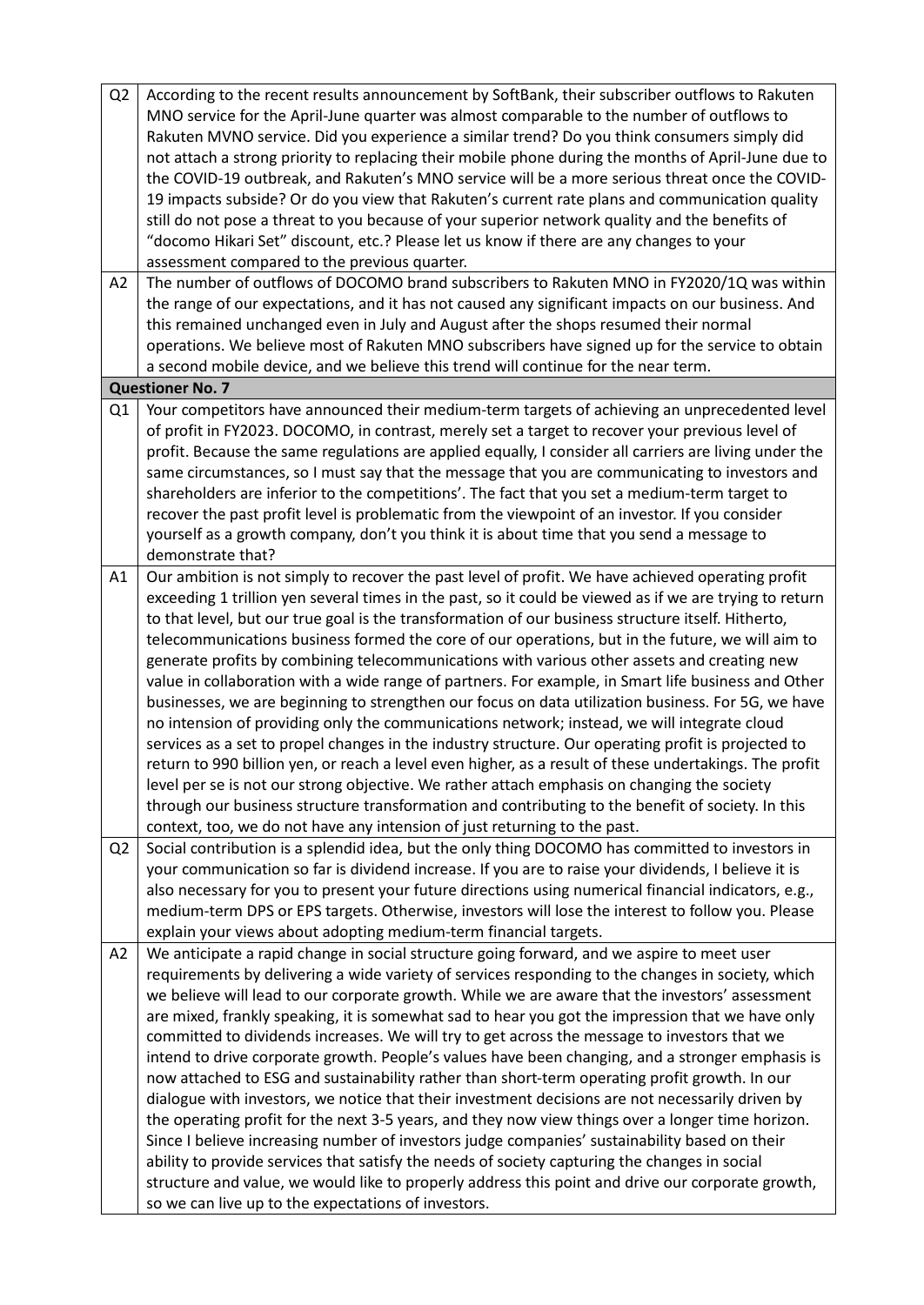| Q <sub>3</sub> | About the outlook of your subscriptions, the total number of i-mode and sp-mode subscriptions                                                                                                           |
|----------------|---------------------------------------------------------------------------------------------------------------------------------------------------------------------------------------------------------|
|                | has been recording net losses. With the availability of increased options, such as Rakuten's entry                                                                                                      |
|                | in the mobile communications market, MVNOs offer various plans at a low price and second                                                                                                                |
|                | brands operated by mobile carriers, the needs of consumers have diversified, but I believe you are                                                                                                      |
|                | continuing to lose subscribers because you have not been able to adapt to this change. Do you                                                                                                           |
|                | think it is right to continue on the current avenue? Or do you see the need of changing the way of                                                                                                      |
|                | your business? Please share with us your thoughts from the viewpoint of subscriber acquisition.                                                                                                         |
| A3             | The total number of i-mode and sp-mode subscriptions recorded a slight decrease in FY2020/1Q.                                                                                                           |
|                | An analysis dividing the subscription count between handsets and data plans shows that we                                                                                                               |
|                | recorded a certain number of churns among data plan subscriptions. To respond to your                                                                                                                   |
|                | suggestion that we have not been able to respond to the demands of customers as well as our                                                                                                             |
|                | rivals, we believe our new rate plans are well designed to accommodate the diverse requirements                                                                                                         |
|                | of customers. By also combining the various pricing measures targeting each segment, we believe                                                                                                         |
|                | we can meet the diverse needs of customers and garner their satisfaction.                                                                                                                               |
|                | <b>Questioner No. 8</b>                                                                                                                                                                                 |
| Q <sub>1</sub> | You said the total number of "d CARD" members topped 13 million. However, the user base of                                                                                                              |
|                | PayPay has already grown to over 30 million, marking a 3.5-fold increase in just one year. As your                                                                                                      |
|                | competitors are also moving much faster in the development of merchant network, it seems that                                                                                                           |
|                | you are left behind in this race. Isn't is possible for you to act more quickly?                                                                                                                        |
| A1             | I believe your comment refers to our QR code payment service, "d Payment", as opposed to "d                                                                                                             |
|                | CARD." We admit that PayPay is ahead in terms of the number of participating stores and                                                                                                                 |
|                | customers' usage frequency. According to various data, "d Payment" is the second most heavily                                                                                                           |
|                | used payment service after PayPay, and we would like to catch up and even takeover PayPay as                                                                                                            |
|                | quickly as possible. This fiscal year, we intend to tackle usage promotion and merchant network                                                                                                         |
|                | development at a faster speed.                                                                                                                                                                          |
| Q <sub>2</sub> | Should I anticipate that you will raise the bar as you push forward your initiatives going forward?                                                                                                     |
|                | Because the first mover always gets the advantage in this kind of business, are you beginning to                                                                                                        |
|                | sense any improvements in your speediness?                                                                                                                                                              |
| A2             | We will improve the speed of execution. As we have entered into a partnership with Mercari, we                                                                                                          |
|                | will alter the way of merchant acquisition and other joint efforts while speeding up the process.                                                                                                       |
|                | Our near-term target is to increase the number of locations where our payment and point service<br>is available to 2 million locations, and we will strive to achieve this target earlier than planned. |
|                | A question about 5G. Your competitors said they will pursue "private 5G" as an offering that sits                                                                                                       |
| Q <sub>3</sub> | between public and local 5G services. As I do not think carriers must always stick to the local 5G                                                                                                      |
|                | approach, I would like to hear your views on this.                                                                                                                                                      |
| A3             | We will steadily expand our public 5G coverage, and aim to increase the number of subscribers                                                                                                           |
|                | rolling out new solutions and enriching our device lineup. As a mobile operator, we cannot provide                                                                                                      |
|                | local 5G itself. Accordingly, local 5G is not a primary focus in our business. We have been pushing                                                                                                     |
|                | forward our coverage buildout tracking the population coverage and other indicators as in the                                                                                                           |
|                | past. In the case of 5G, however, we are taking a two-pronged approach by also addressing                                                                                                               |
|                | specific enterprise demands for stadium solutions, etc., in addition to the conventional way of                                                                                                         |
|                | rollout. When there are private demands for 5G coverage, we respond to them by constructing                                                                                                             |
|                | service areas based on specific needs from corporate clients.                                                                                                                                           |
| Q4             | Is DOCOMO in a more advantageous position in terms of the average data usage of customer, or                                                                                                            |
|                | do your competitors have an edge? Going forward, as the migration to 5G makes progress, what                                                                                                            |
|                | kind of measures do you plan to implement so that you can secure an advantage in data capacity?                                                                                                         |
|                | One of your competitors often claims that they have an advantage because their customers'                                                                                                               |
|                | average data usage has grown larger as a result of the introduction of Giga Monster package.                                                                                                            |
| A4             | At present, our "5G Gigaho" plan offers 100GB of monthly data allowances, which is expanded                                                                                                             |
|                | even further to unlimited access during the campaign period. After the launch of 5G service in                                                                                                          |
|                | March, we have seen heavy data users switching to 5G service. The majority of 5G users have                                                                                                             |
|                | selected the "Gigaho" package, which makes us believe that customers have chosen this plan                                                                                                              |
|                | finding attractiveness in the unlimited data offer. We will continue building the 5G network to                                                                                                         |